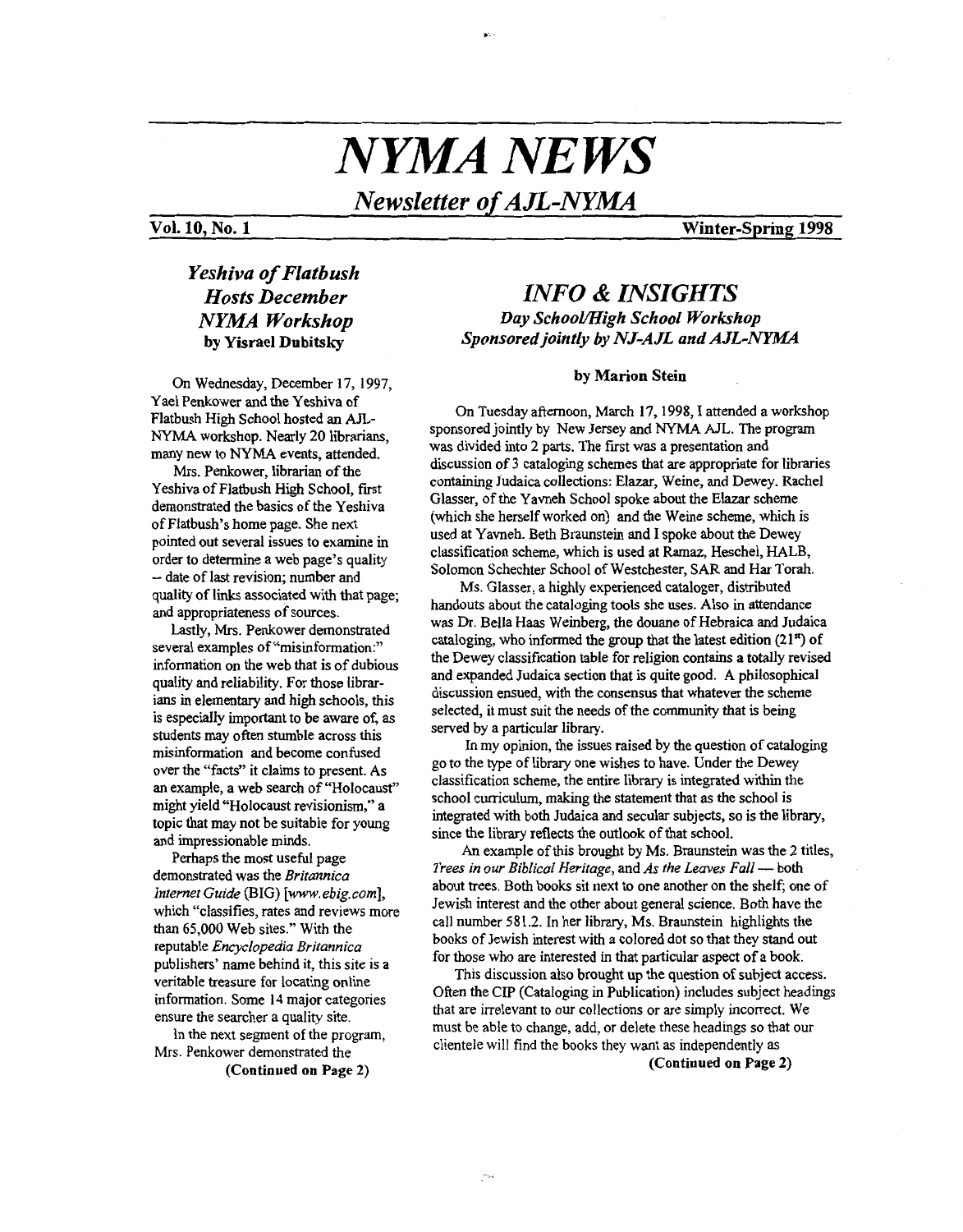#### **(NJ-NYMA** Workshop, **cont'd)**

possible, freeing the librarian's time to do other things. Without adequate subject access, the books don't move off the shelves, since no one knows they are there.

This is the **type** of professional work that the librarian needs to do. It is time-consuming and exacting but ultimately worth the effort, especially in the day school setting.

presentation by **Dr.** Reuven Regev, coordinator and creator of the ORT Resource Center in Forest Hills. He has created a Jewish Web Browser, available on a CD-ROM for a mere \$15.00, which works on PC's that have the Microsoft Internet Browser. Its advantage in a school setting is its ability to limit the sites to which a user may go, removing the concern of inappropriate sites while the student is using the Internet. Demonstrating a Holocaust program in the Solomon Schechter School's computer room, Dr. Regev showed how the Browser can be used to do projects on the Web. The second half of the program was devoted to a

A11 those who attended this excellent workshop came away with new information and insights **as** well **as** the chance to see a fine, new state-of-the-art school library. It really does have some excellent -- and educational -- features.

#### **(Yeshiva of Flatbush,** cont'd)

*Encyclopedia Judaica* on CD-ROM. **This** is basically the same text **as** the printed 16-volume edition, plus the yearbooks and decennial volumes, but in a much more convenient format.

listed in the Index, enabling a much broader means of crossreference. Secondly, the multimedia capabilities of the CD-ROM allow users to listen to music, view maps or illustrations and movies - features totally unavailable in the printed edition. However, the latter has articles lacking in the CD-ROM -- for example, the 100-year calendar and images of the various jugs from Ruth Amiran's *Ancient Pottery of Eretz Yisrael.*  Firstly, the "text search" locates words or names that are not

**Due** the technical difficulties, Mrs. Penkower was unable to demonstrate the *Encyclopedia Talmudit* on CD-ROM. However, what has been presented at the workshop shows that we have come a long way from a simple text on **a** page.

> **Comments? Ideas? Suggestions? Or professional news about yourself? Please write to:**

**THE AJLNYMA NEWSLETTER COMMITTEE**  *do* **Marion Stein** 

> **28 Douglass Street, Brooklyn,** hY **11231 E-mail: marions@panix.com Fax: 718-428-3617**

*Association of Jewish Libraries New York Metropolitan Area*  **c/o** *Rita Lif?on, Jewish Theological Seminary Library*  3080 Broadway *New York NY 10027 Tel: 212-678-8092*   $E$ -mail: rilifton@jtsa.edu

**Executive Board 1997-98** 

**President**  Rita Lifion

**Vice-president**  Naomi Steinberger

**Corresponding Secretary**  Shaindy Kurzmann

**Recording Secretary**  Elizabeth Stabler

> **Treasurer**  Sylvia Avner

**Membership Outreach Coordinator**  Shulamith Berger

> **Publicity Coordinator**  Rita Lifton

- **Workshop Coordinators:**  *Cataloging:*  Elisheva Schwartz Rachel Simon Elana Gensler Noreen Wachs *Reference:*  **Yael** Penkower *Preservation*  Stanley Bergman *Day SchooWHigh School:* 
	- **Past Presidents**  Aviva Astrinsky Tzivia Atik Shulamith Berger **Edith** Lubetski Esther Nussbaum Marion Stein

**Newsletter Editors**  Marion Stein Hallie Cantor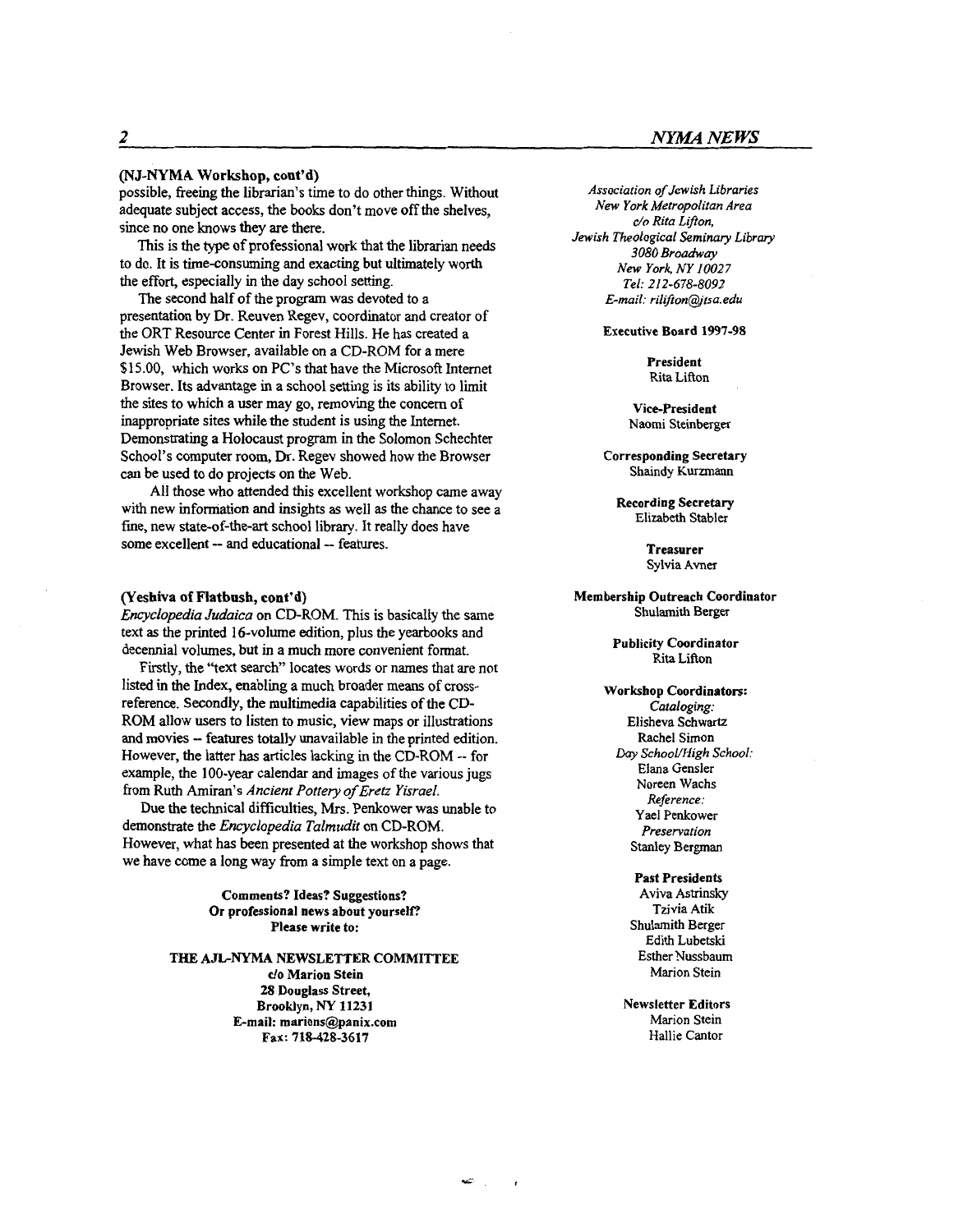# **Where Two Halves Make a Whole Just About Everything Comes Together At Stern College Library by Hallie Cantor**

*This article* is *the fourth in an ongoing series about libraries in the NYMA chapter.* 

A certain duality, a sense of new and old, modernity and tradition, pervades Hedi Steinberg Library of Stem College for Women. You feel it when you walk in -- the synergy of mutual forces. Perhaps because it reflects Stem's history **as** the first **Orthodox** college for Jewish women in America.

Indeed, a stroll through the library is like a joumey through two cultures. The further you walk down the aisles, the well-used *Encyclopedia Britannica, Current Biographies* and Gale research series morph into distinctly Hebrew characters and titles such **as** the Abarbanel or the *Talmud.* 

The issue of whether the Jewish and secular materials should be kept separate or together had arisen long ago. "Ow choice," replies head librarian Edith Lubetski, "was **to** keep them separate for browsing purposes. However, the titles are integrated in the catalog."

The books may be kept physically separate, but the values are not. And this is what makes the Hedi Steinberg Library unique: its synthesis of both and their accessibility.

The commitment to Jewish and secular studies shows in the process of acquisition. To support the Sy Syms School of Business, the library has actively increased its holdings in this area -- along with books on Jewish business ethics. For education majors, there is a general and Jewish juvenile collection, located in the mezzanine, along with Hebrew and English curriculum materials. Classical music CD's occupy the multimedia room. The audiocassettes on Jewish subjects are particularly popular during *sefrah.* 

Prof. Lubetski **talks** proudly of the growing women's studies collection, with the emphasis, of course, on Jewish women. For the film studies classes, there is **an** impressive collection of classic and popular **films** on video. "We don't quite compete with

Blockbuster," says Mrs. Lubetski, "but we have something for everyone, even for children."

Recently the college has acquired the Jewish Heritage Video Collection, which contains over 200 videos on anything about Jews - Hollywood and Yiddish films, Holocaust and Zionist documentaries, Biblical history, Jewish rituals.

In all, the library houses over 100,000 volumes and subscribes to close to *500* periodicals. Its balance of secular and Judaica shows how its patrons can, indeed, have the best of both worlds. At Stem, located in mid-Manhattan, multiculturalism meets Jewish continuity.

#### **Patron Services**

In one area, however, the old **has**  strongly made way for the new. Since the summer of 1997, the Hedi Steinberg Library has gone online. Thanks to the Yeshiva University Library Information System (YULIS), students can browse through information on over **250,000**  titles, with dozens more being added to the system each day.

Not only can a student read a screen with Hebrew, Yiddish, or Aramaic titles, but she can switch back and forth, from Hebrew to roman alphabets, to find out which titles are available at Hedi Steinberg, which ones are available at YU's Pollack and Gottesman libraries (in Washington Heights), and which ones are on reserve for classes.

In addition to the OPAC, various Jewish databases (i.e., *Bibliography of the Hebrew Book, Index to Jewish Periodicals)* co-exist with the secular (i.e. *Moody's Company Data, Social Work Abstracts)* to service the curriculum needs of the students and faculty. The patron can look up practically anything, **from** company profiles to the history of Sephardic and Oriental customs.

And, of course, there is the Internet. Click on the Netscape icon and the Yeshiva University home page appears, complete with links to its schools and libraries. For the newer generation of students, surfing the Web is not only a breeze but the method of choice, for its up-to-the-minute information.

The **staff** goes out of its way to educate its patrons in the **art** of database searching. Besides printed guides, students are given hands-on bibliographic instruction. Keeping up with the push-button mentality of our era, the library provides full-text reference sources, such **as** the *EncycIopedia Judaica* and *Bar Ilan Responsa.* In addition, full text databases provide students with articles instantaneously.

"We can't own all the books and periodicals in the world," says Prof. Lubetski. "But we can provide the **best**  possible reference service. We help students locate and obtain any materials they need."

In a place where *Chaucer* is just a few lines down the screen fiom *Chussidism,* cultural **as** well **as**  computer literacy is crucial. The reference librarian must be grounded in both Jewish and secular subjects. This involves familiarity in the classics, such **as** who the Vilna Gaon **was,** and who George Eliot was (and the difference!). It also helps to know several languages besides Hebrew and English; many of the *stafT* are multilingual.

#### Past Present & Future

The transition to high-tech is not quite over. Items are still being entered into the system. Some older books are currently undergoing retrospective conversion.

But once the transition is done, the results will be awesome. *As* holdings continue to grow, and as Beowulf shares bits and bytes with the Rambam, the Hedi Steinberg Library enters a new era.